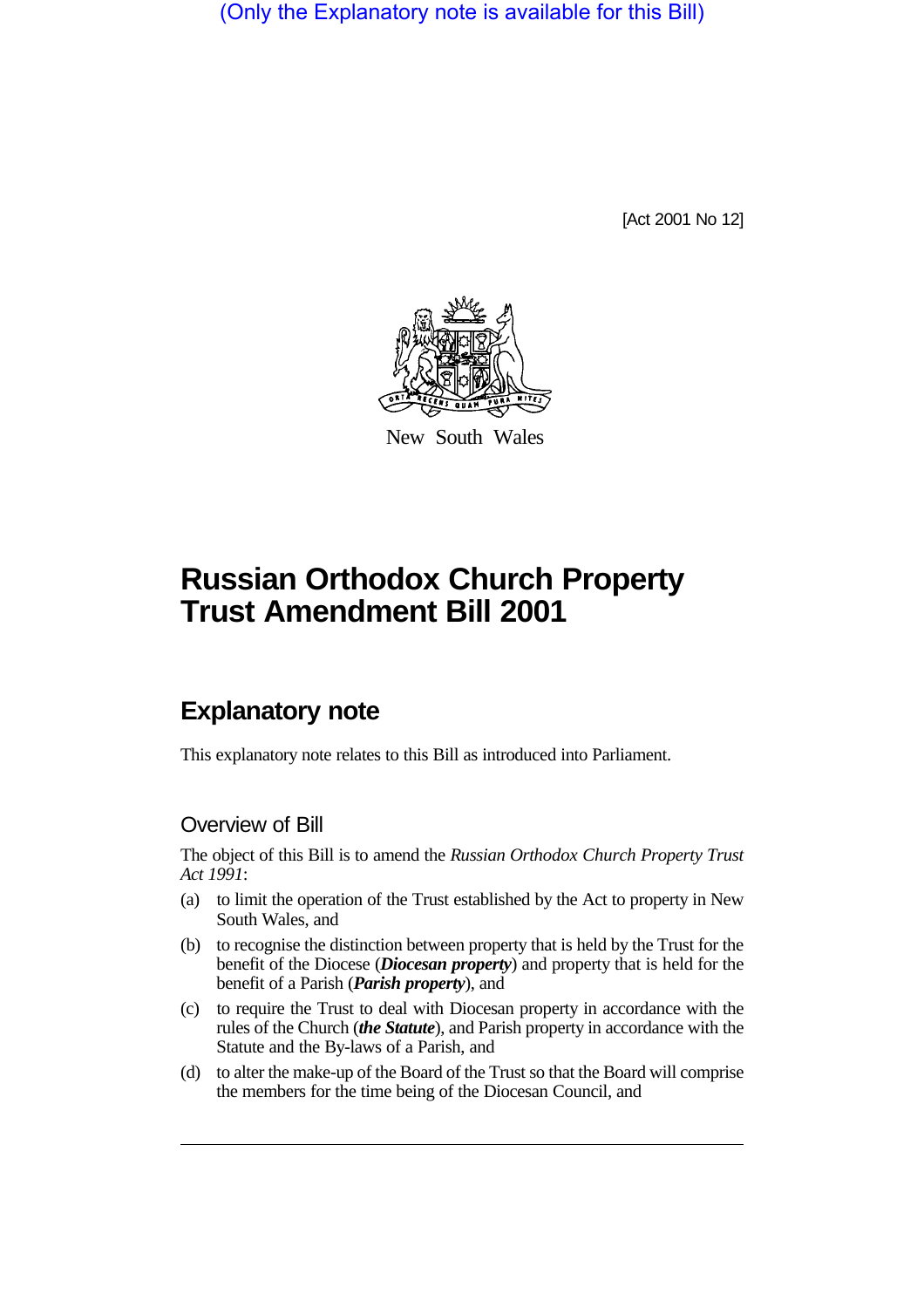Russian Orthodox Church Property Trust Amendment Bill 2001 [Act 2001 No 12]

Explanatory note

(e) to make other minor amendments with respect to arrangements with other churches, contract procedures, by-law making powers, and the terminology of the Act.

## Outline of provisions

**Clause 1** sets out the name (also called the short title) of the proposed Act.

**Clause 2** provides for the commencement of the proposed Act on a day or days to be appointed by proclamation.

**Clause 3** is a formal provision giving effect to the amendments to the *Russian Orthodox Church Property Trust Act 1991* set out in Schedule 1.

## **Schedule 1 Amendments**

#### **Application of Act only to property in NSW**

**Schedule 1 [4]** makes an amendment to limit the operation of the Act to property in New South Wales. **Schedule 1 [3]** makes a consequential amendment to the definition of *property* (among other consequential amendments).

**Schedule 1 [5]** (substituted section 4 (1)) changes the name of the Trust established by the Act by including "(NSW)" in its name. **Schedule 1 [1]** and **[2]** make changes to the long and short titles of the Act to reflect this change of name.

#### **Diocesan property and Parish property**

**Schedule 1 [17]** and **[18]** amend provisions that presently operate to vest property in the Trust in trust for the Church. The amendments provide instead for property to be vested in trust for the Diocese or for a Parish to reflect the fact that property vested in the Trust is considered to be either property of the Diocese or property of a Parish.

**Schedule 1 [6]** alters the functions of the Trust to require that the Trust holds Diocesan property in trust for the Diocese and holds Parish property in trust for the Parish concerned.

**Schedule 1 [8]** requires the Trust to act in a manner consistent with the Statute and, when Parish property is involved, in a manner consistent with the Parish By-laws of the Parish.